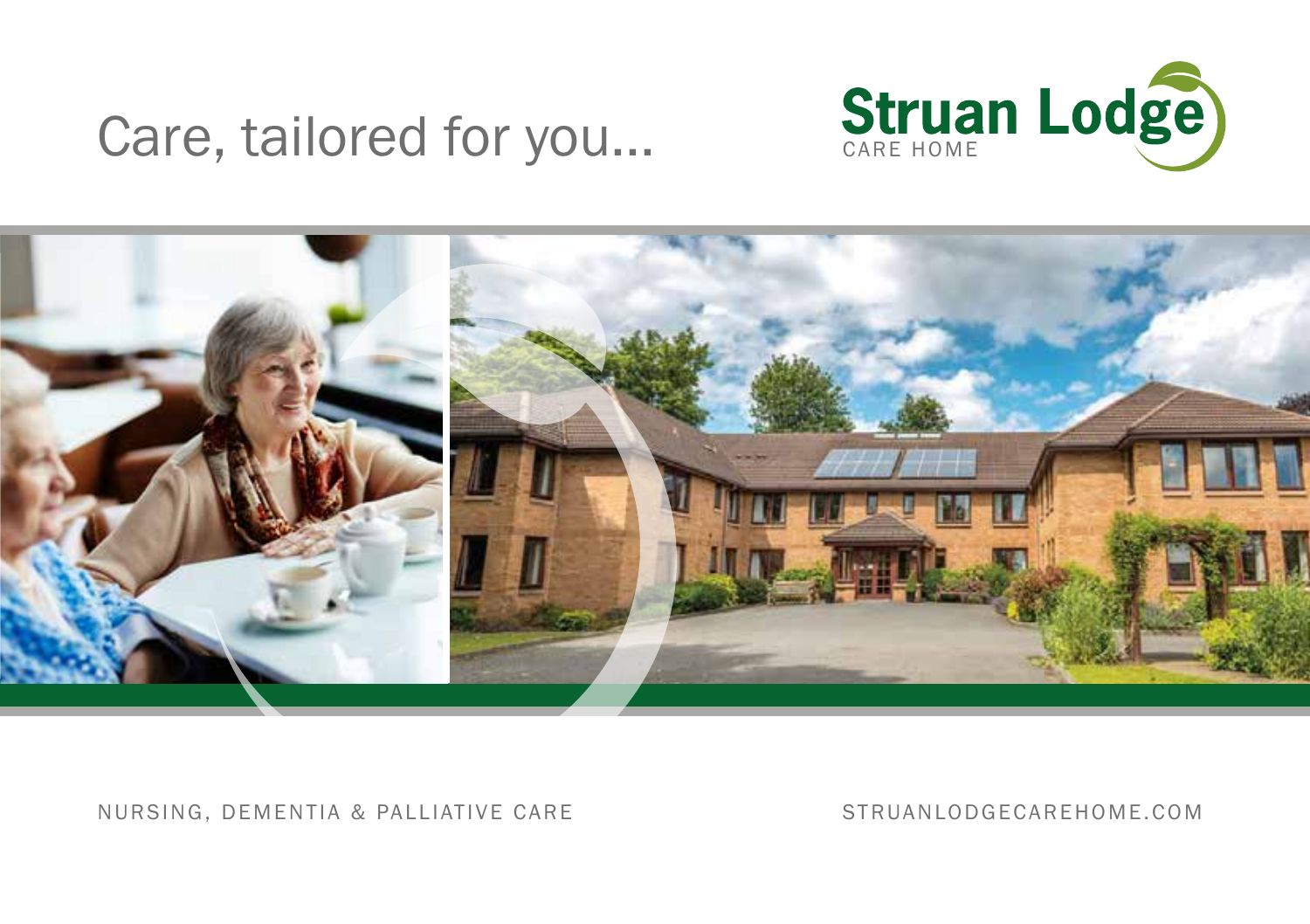### LIFE AT STRUAN LODGE

Our residents enjoy the benefits of group living with like-minded individuals, free from the stresses of managing a home. As well as their own spacious en-suite bedroom, residents are invited to relax in any of our beautiful day rooms and lounges or take part in the range of activities available. Daily activities are hosted by our dedicated Activities Co-ordinator in addition to regular outings and special events.

Fresh, seasonal dishes are created by our chef to promote healthy eating and balanced nutrition – in addition to providing delicious home baking and afternoon teas! We cater for all special diets and intolerances, too.

As well as our beautiful surroundings and state of the art facilities, what really makes Struan Lodge so special is the team of highly trained people who are there for you whenever you need them; whether that's

Struan Lodge is a purpose built Nursing and Dementia Care Home with an active philosophy of first class care. Our home is situated in the desirable residential area of Murrayfield, adjacent to Carrick Knowe golf course. Struan Lodge has been carefully designed to provide all the features required in a modern Care Home whilst maintaining a relaxed, homely atmosphere.

> Our aim is to give you the confidence and freedom you need to live a fuller, more active and independent life – in a friendly, welcoming and comfortable environment that you are happy to call home.

#### A HOME FROM HOME WITH THE HELP YOU NEED

Our team are highly focused on delivering the finest person-centred care, 24 hours a day, and are sensitive to each individual's needs and preferences. It's extremely important to us that our residents think of Struan Lodge as their home. We don't have set visiting hours - friends and family are always welcome to drop in for a chat, a coffee or a bite to eat.

for a cup of tea and a chat or to help with your healthcare.

## TAILORED TO SUIT YOUR NEEDS

Building true relationships is as important to us as your care plan, so we spend our time getting to know each of our residents, their personal preferences, interests and their life stories. As well as enjoying meaningful conversations, this helps us to tailor support and care plans to suit. Should your needs change, that's no problem: our team will ensure your care plan changes with you.

Sit back, relax and enjoy your retirement in style. You deserve it.